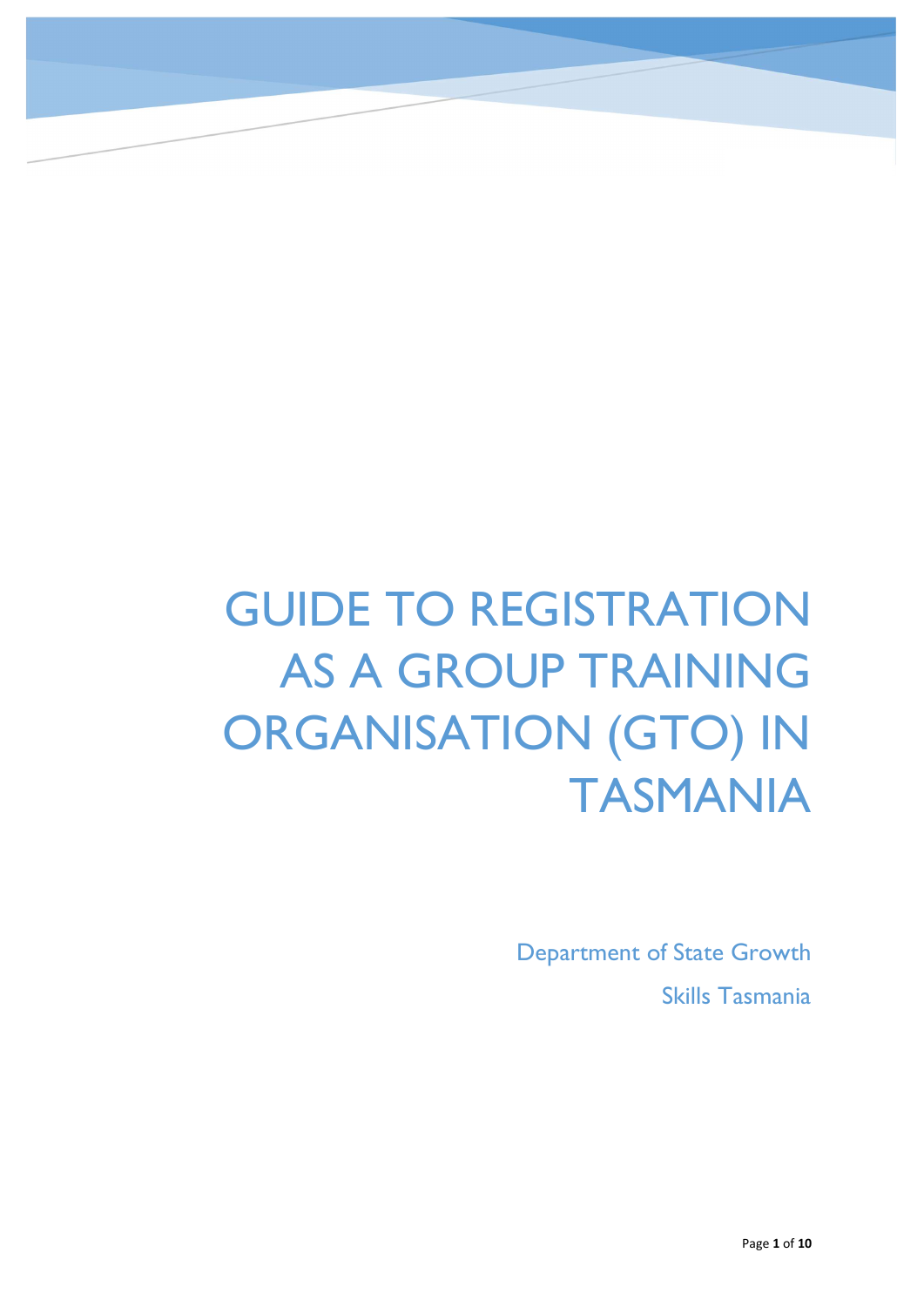This guide is for parties seeking information in relation to registration as a Group Training Organisation in Tasmania.

#### Enquiries about 03 616 56020

Email: skills.registration@skills.tas.gov.au

More information can be found on the Skills Tasmania website at https://www.skills.tas.gov.au/providers/group\_training\_organisations\_gtos/operating\_as\_a\_gto\_in\_ tasmania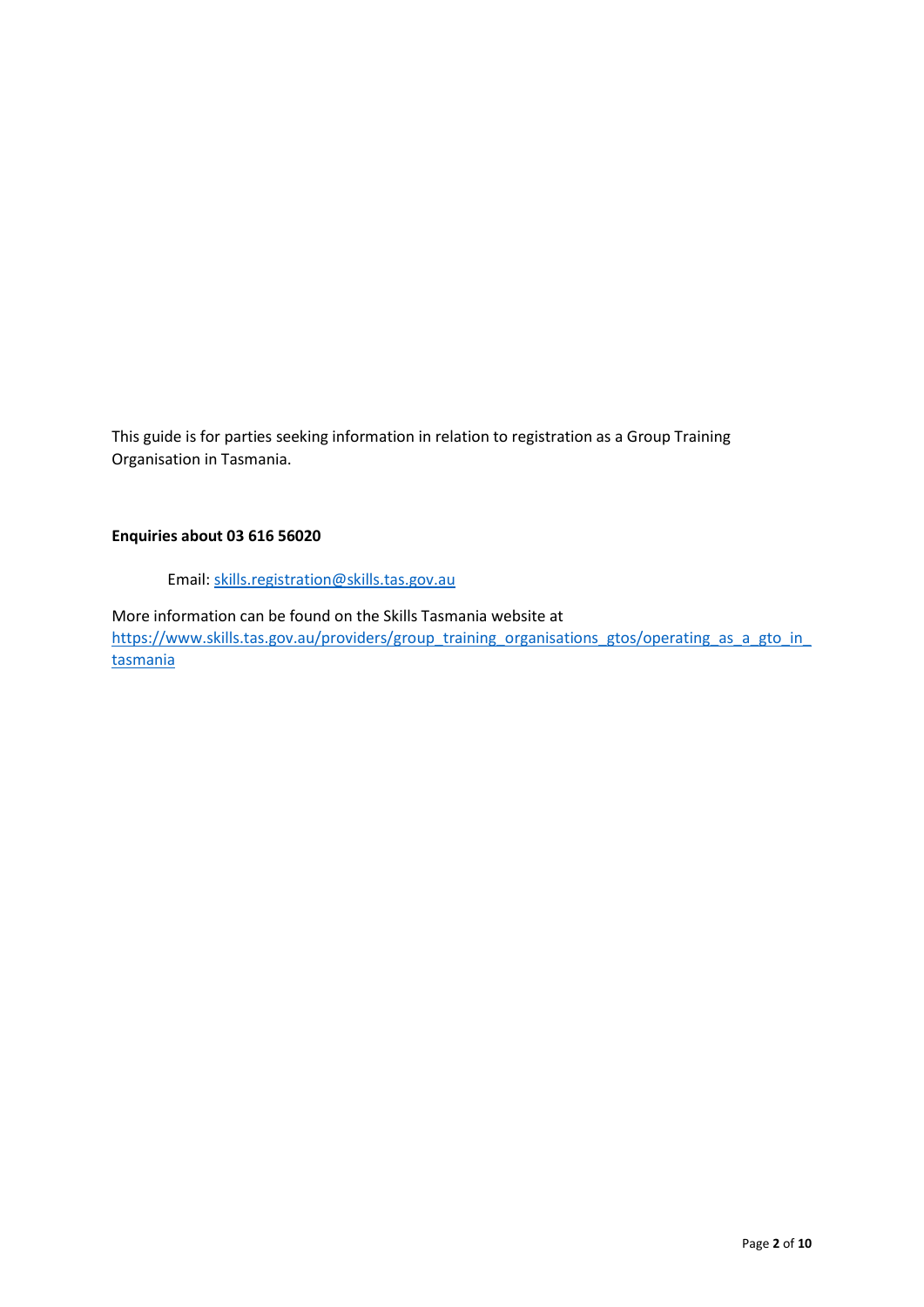#### Table of Contents

| Where can questions regarding registering as a GTO in Tasmania be directed?7                             |  |
|----------------------------------------------------------------------------------------------------------|--|
|                                                                                                          |  |
|                                                                                                          |  |
|                                                                                                          |  |
|                                                                                                          |  |
|                                                                                                          |  |
|                                                                                                          |  |
| Under what circumstances will the Secretary cancel a GTO registration or take action against a GTO?<br>9 |  |
|                                                                                                          |  |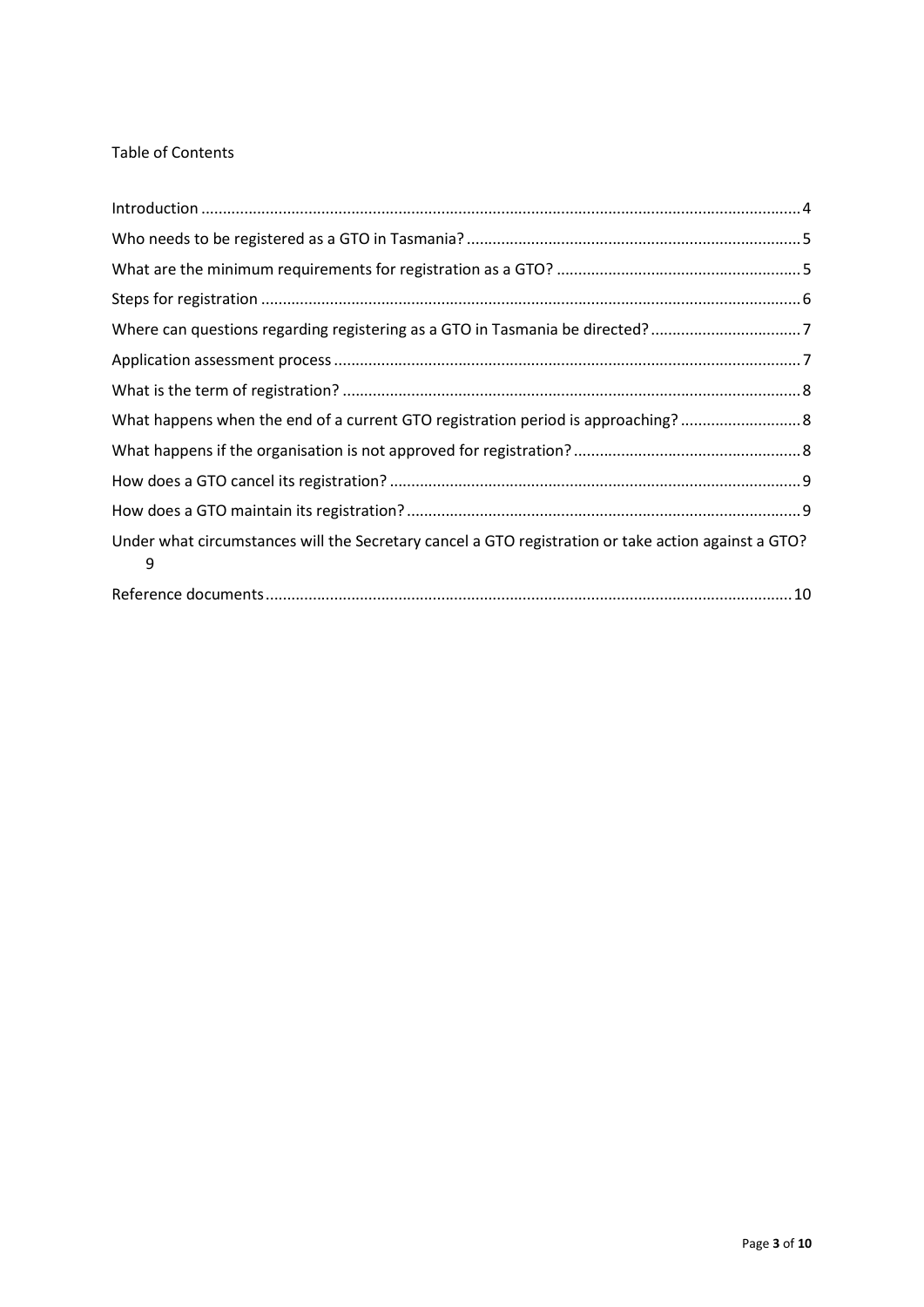# Introduction

Group Training Organisations (GTOs) are employers of apprentices and trainees who are hosted to other employers to undertake their apprenticeship or traineeship.

GTOs are the legal employer of the apprentice or trainee and are responsible for the quality and continuity of employment and for overseeing the structured training and assessment services received by the apprentice or trainee from the registered training organisation.

GTOs are also responsible for ensuring that apprentices and trainees receive the supervision and onthe-job instruction required by the training contract and the Policies and Guidelines of the Tasmanian Traineeships and Apprenticeships Committee (TTAC).

The GTO also manages any additional care, support and mentoring required by the apprentice or trainee to ensure that they progress through their training satisfactorily and are able to complete their training contract.

This document is a guide for organisations to:

- understand the application process to be registered as a GTO in Tasmania
- assist in applying to the Secretary of the Department of State Growth to be registered as a GTO in Tasmania
- provide a list of and links to reference documents, standards and legislative and operational requirements to assist with applying to be registered as a GTO
- understand what occurs after registration is approved
- understand what occurs if registration is not approved
- understand how to apply to cancel registration as a GTO in Tasmania
- understand the circumstances that may lead to the cancellation of registration by the Secretary

Please note that usage of the term 'registration' in this document is intended to encompass the registration of new GTOs as well as the re-registration of current GTO who wish to renew their registration.

Under Section 9 of the Training and Workforce Development Act 2013, the Secretary of the Department of State Growth may delegate any of the powers or tasks referred to in this Guide and associated documents.

The registration of GTOs is managed by Skills Tasmania, Department of State Growth.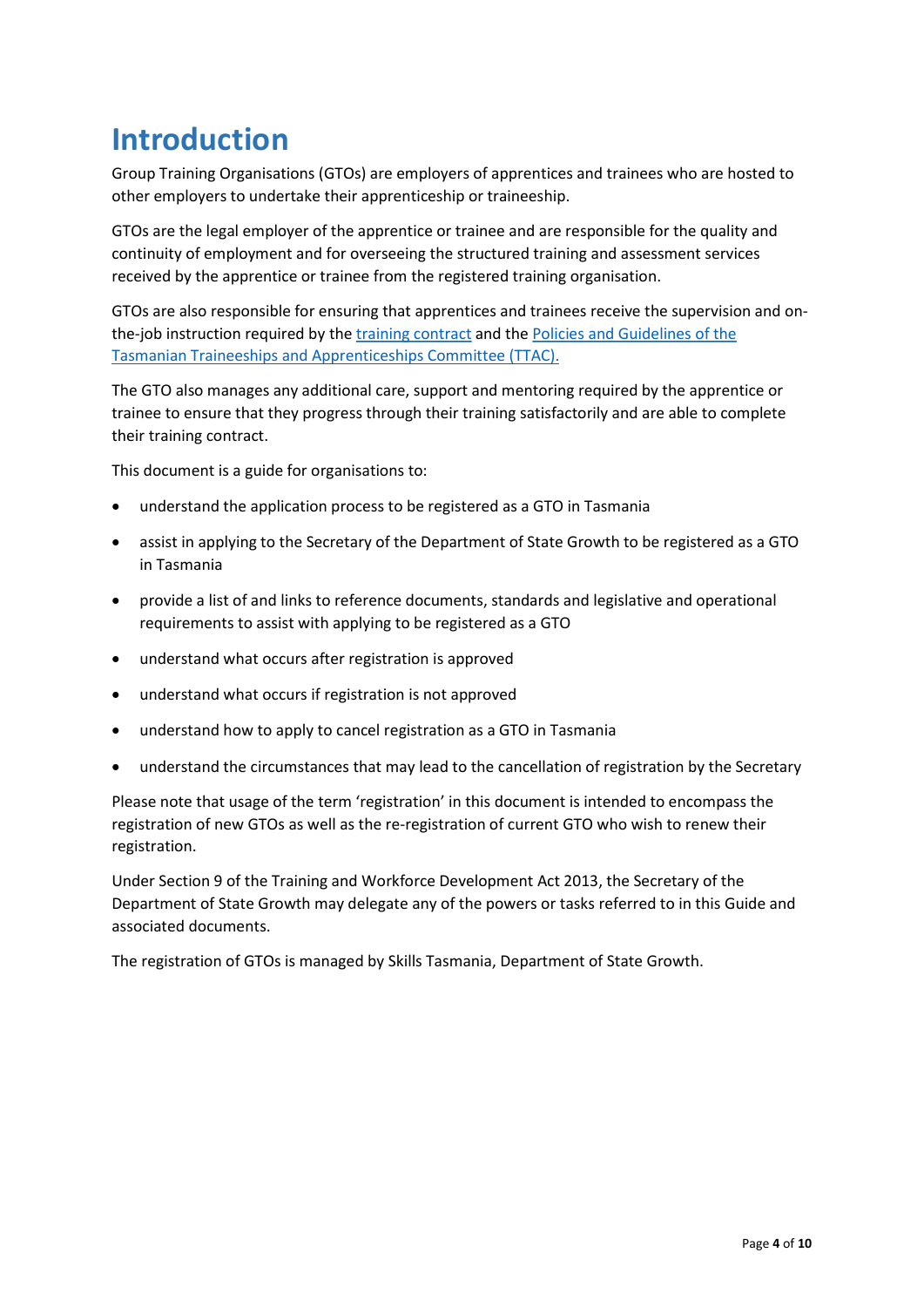# Who needs to be registered as a GTO in Tasmania?

Division 2 of the Training and Workforce Development Act 2013 (the Act) requires organisations to be registered as a GTO if they are to provide group training services to more than 10 apprentices and trainees placed with host employers in Tasmania.

This limit is determined by the Secretary of the Department of State Growth (the Secretary) under Section 10(2) of the Act.

Organisations may offer group training services in Tasmania without being registered as a GTO in Tasmania, provided the organisation has less than the specified 10 apprentices and trainees placed with host employers in Tasmania.

GTOs registered in Tasmania are published on the National Register for GTOs and are entitled to use the national Group Training logo.

# What are the minimum requirements for registration as a GTO?

In order to be registered as a GTO in Tasmania, an organisation must demonstrate it can comply with:

- 1. The National Standards for Group Training Organisations (January 2017) These three Standards cover recruitment, employment and induction of apprentices and trainees; the induction and management of host employers; monitoring and supporting of apprentices and trainees and the governance and administration of the GTO.
- 2. The Training and Workforce Development Act 2013, specifically Part 2, Division 2 Listing of certain group training organisations, which includes the requirement for registered ('listed') GTOs to meet Tasmanian Operational Requirements, which are documented in the Tasmanian Traineeships and Apprenticeships Committee (TTAC) Guideline 15 - Tasmanian Operational Requirements for Group Training Organisations.

Applications for registration must be in a format approved by the Secretary. The application form is available on the Skills Tasmania website here.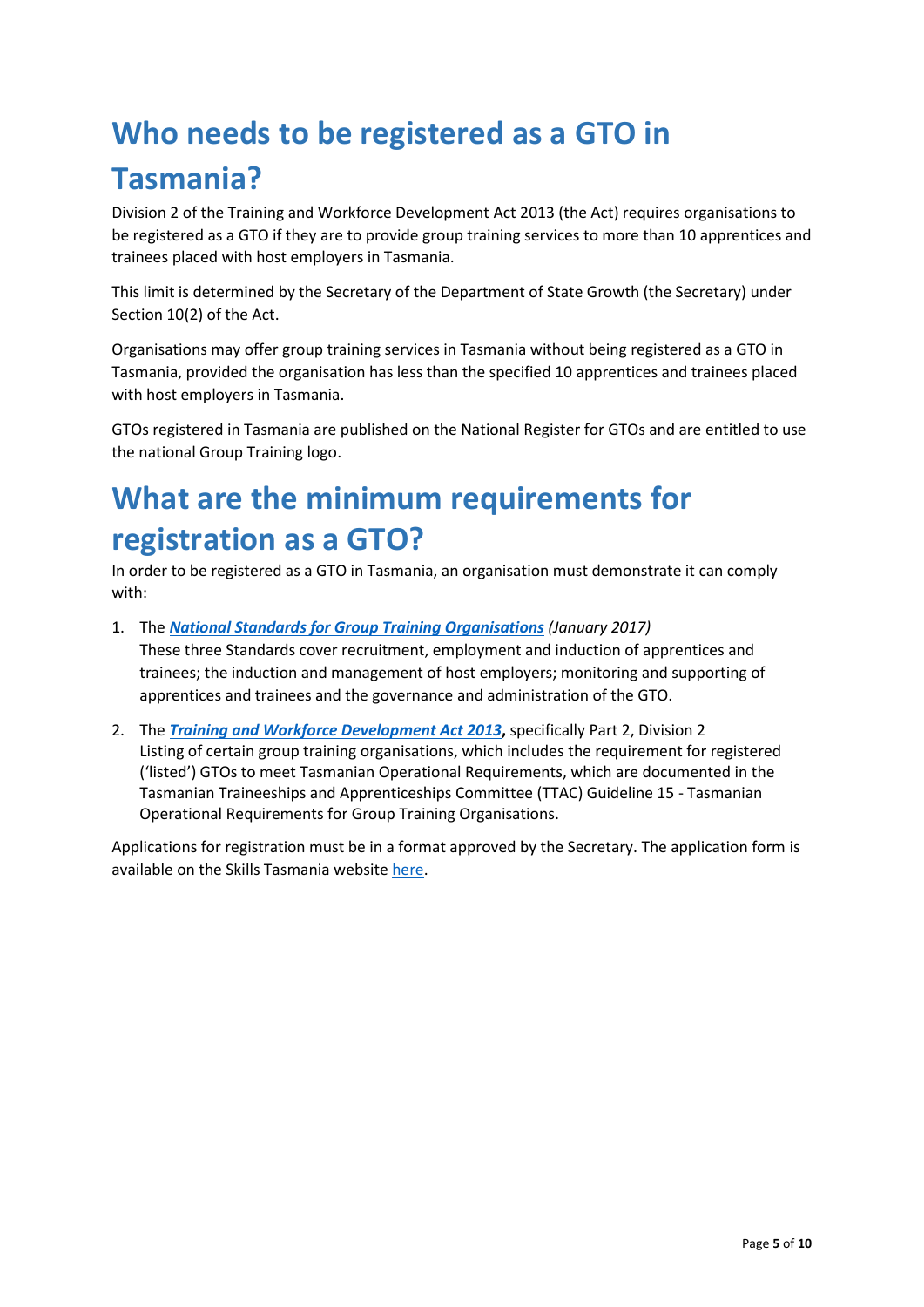# Steps for registration

An organisation seeking to become registered as a GTO in Tasmania must follow these steps:

#### 1. Undertake an internal self-assessment

It is suggested that the organisation use the Evidence Guide to support the National Standards for Group Training Organisations as a guide to acceptable types of evidence and sufficiency of evidence to complete their internal self-assessment audit.

It is recommended that an organisation does not progress to the next step until it is confident that any findings identified by the self-assessment have been addressed to the extent that it is likely to successfully pass the external audit.

#### 2. Engage an external auditor to complete an external audit using the approved template

When the organisation/GTO has determined that it is able to meet the National Standards, it must seek an external auditor to conduct an audit using the approved template, which can be found on the Skills Tasmania website here.

External auditors can be any auditor accredited with Exemplar Global or the International Register of Certificated Auditors (IRCA).

If the external audit identifies areas where the organisation is non-compliant with the requirements for registration, the organisation should address these deficiencies and conduct a new external audit to ensure that the issues have been adequately addressed.

The organisation should only progress to the next stage once the external audit shows that the organisation can comply with the requirements for registration.

#### 3. Lodge an application for registration, including the external audit and supporting documentation

Once an external audit has demonstrated that the organisation meets the National Standards, an application for registration should be lodged with Skills Tasmania for the consideration of the Secretary of the Department of State Growth.

The application is available on the Skills Tasmania website here.

The application should contain the completed external audit and supporting documentation provided to the auditor.

Applications will be considered by the Secretary of the Department of State Growth or a delegate. The Secretary may request additional information and/or evidence of compliance.

Where the applicant is an existing GTO applying for re-registration, the application for registration should be lodged at least one month prior to the expiry of their current registration period.

The Secretary reserves the right to request further information and delay registration until the evidence presented is deemed by the Secretary to be sufficient to demonstrate the organisation meets the requirements for registration.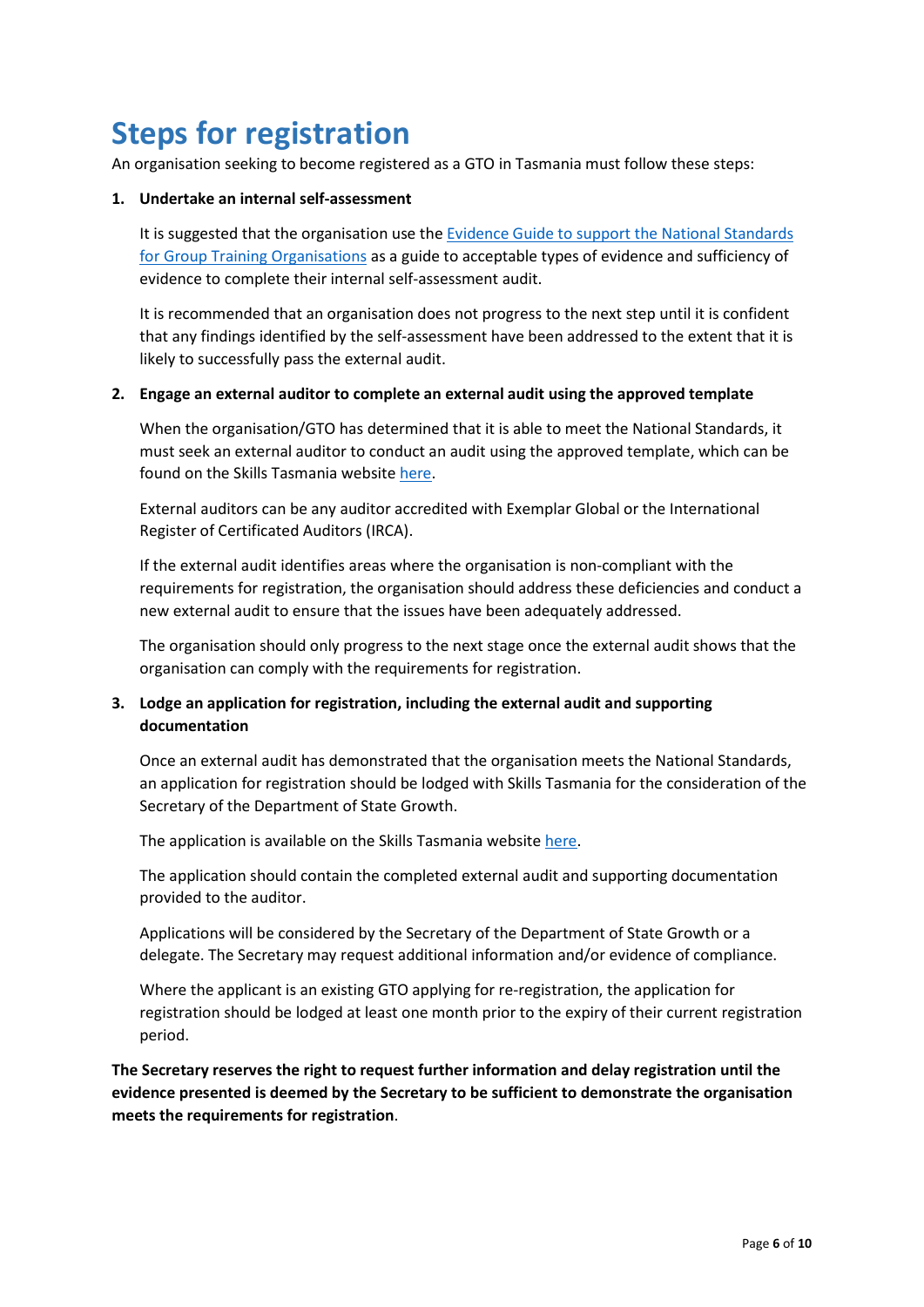# Where can questions regarding registering as a GTO in Tasmania be directed?

The GTO Registration Contact Officer within Skills Tasmania can provide information and assistance to organisations seeking advice regarding registration as a GTO in Tasmania.

The GTO Registration Contact Officer can be contacted on 03 616 56020 or skills.registration@skills.tas.gov.au.

### Application assessment process

When the Skills Tasmania GTO registration contact officer is satisfied that an organisation complies with the requirements for registration:

- 1. The GTO registration contact officer will undertake an initial assessment of the application and provide advice to the Secretary of the Department of State Growth that the organisation/GTO be registered.
- 2. The Secretary of the Department of State Growth will consider and approve the registration of the organisation or refer the matter back to the organisation for further attention.
- 3. Once the Secretary has approved a registration, Skills Tasmania will have the registration details added to the National Register of Group Training Organisations.
- 4. Skills Tasmania will email a Notification of Registration as a GTO and a GTO Registration certificate to the GTO CEO and contact person.
- 5. Skills Tasmania will email the Group Training logos to the GTO CEO and contact person for use on their documentation, advertising, promotional and marketing material.

For more information on the usage of the logo, refer to the Group Training Logo - Specifications and Guidelines for Use.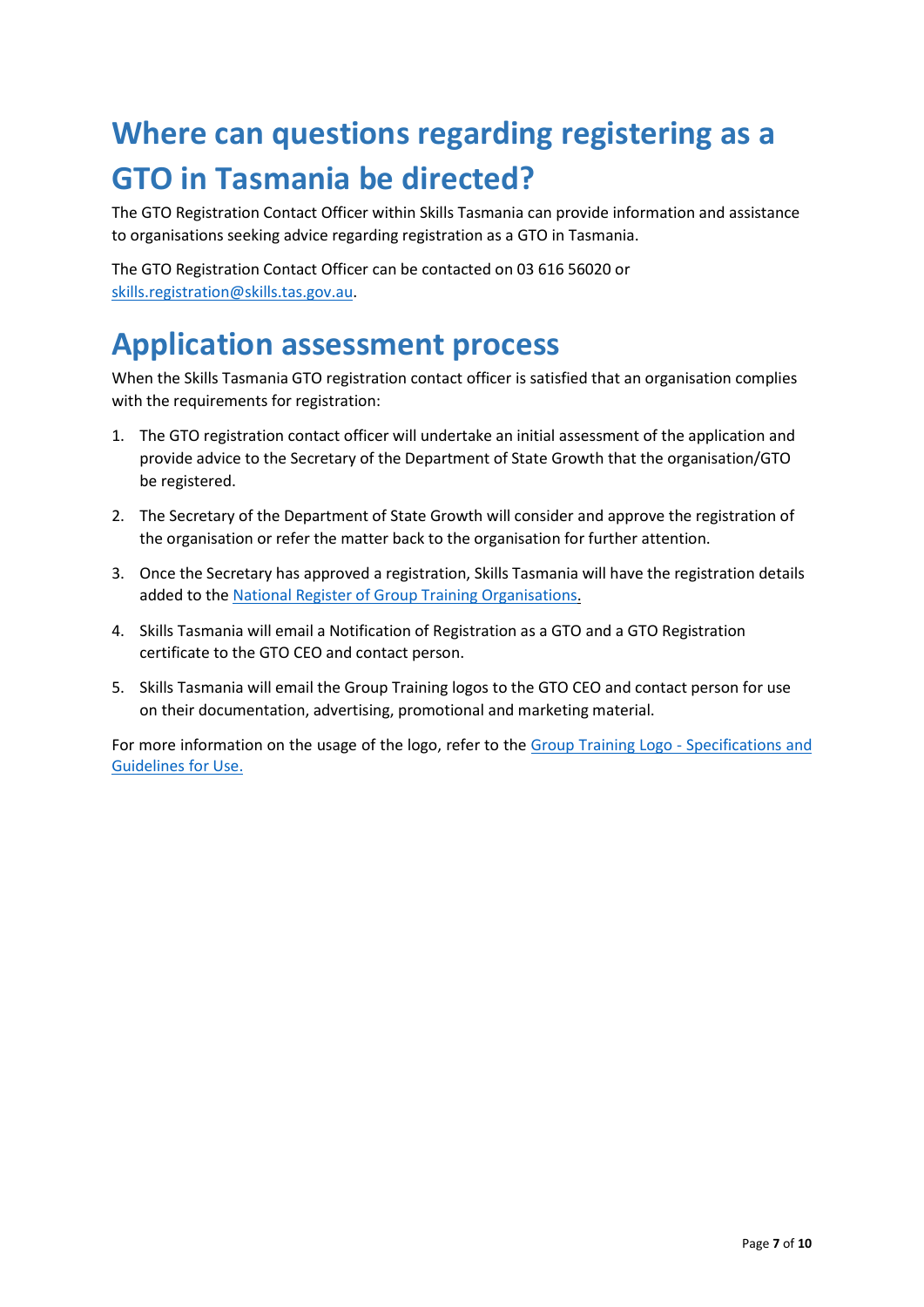# What is the term of registration?

The period of a GTO registration is five (5) years from the date the Secretary approves the registration.

# What happens when the end of a current GTO registration period is approaching?

Skills Tasmania will provide a notice to the GTO six (6) months prior to the expiry of their current registration.

The GTO must ensure that their external audits are conducted early enough to allow time to work through any non-compliances and clear any findings prior to the expiry of the current registration period.

If an application for registration has not been received six (6) weeks prior to the expiry of the registration period, Skills Tasmania will contact the GTO to commence any actions deemed necessary in light of the GTO's registration nearing expiration.

These actions may include amendment of the training contracts of apprentices and trainees where there are ten or more still in the employment of the GTO.

Once any issues are resolved and the registration expires, Skills Tasmania will notify the National Register that the GTO is no longer registered in Tasmania. Confirmation of this notification to the National Register will be sent to the GTO CEO and contact person within 30 days.

# What happens if the organisation is not approved for registration?

If an organisation seeking registration is unable to demonstrate they meet the requirements for registration, they will not be approved for registration as a GTO in Tasmania.

In such cases, the organisation will receive notification from the Secretary of the decision and the reasons for the decision.

The Secretary may determine that the reasons for the non-approval are rectifiable. If this is the case, the organisation may be permitted to re-apply after a certain period, when it is able to provide evidence that any issues identified have been resolved.

The Secretary will not approve an application for registration if Section 13(1)(a) of the *Training and* Workforce Development Act 2013 is applicable. That is, an application will not be approved if the TTAC has notified the Secretary that it has refused to approve a training contract to which the organisation is a party, on the basis that the TTAC is not satisfied that the organisation is fit and proper to employ apprentices and trainees.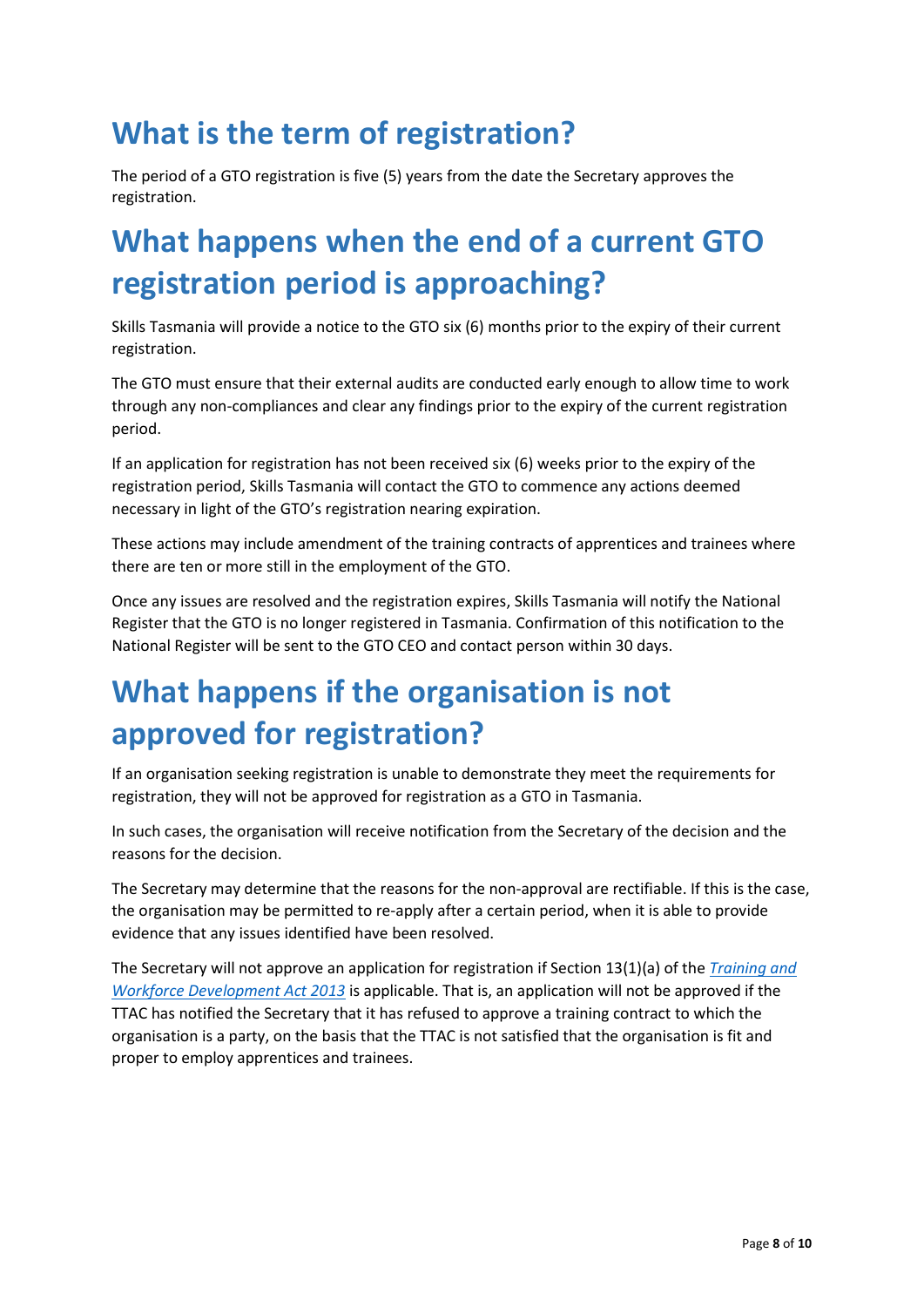### How does a GTO cancel its registration?

If a GTO no longer wishes to be registered in Tasmania as a GTO, they may submit a written request to the Secretary to cancel their registration. The request should outline the reasons for cancellation. The cancellation is effective from the date the GTO is removed from the National Register of GTOs.

If the GTO has more than ten (10) apprentices/trainees placed with host employers at the time of requesting cancellation the request to cancel must be:

- 1. accompanied by an action plan outlining the strategy to be used to maximise the re-engagement of all current apprentices/trainees into new training contracts with other employers, or
- 2. where there is mutual consent to cancel the training contracts of specific apprentices/trainees, accompanied by applications to cancel those training contracts.

It is important to note that any applications to cancel apprentice or trainee training contracts that are not mutually agreed may be subject to dispute by the apprentice or trainee under Section 52 of the Training and Workforce Development Act 2013.

### How does a GTO maintain its registration?

For a GTO to maintain its registration in Tasmania it must:

- 1. Continue to meet the requirements for registration as specified in:
	- 1.1. The National Standards for Group Training Organisations (January 2017) These Standards cover recruitment, employment and induction of apprentices and trainees; the induction and management of host employers; monitoring and supporting of apprentices and trainees and the governance and administration of the GTO.
	- 1.2. The Training and Workforce Development Act 2013, specifically Part 2, Division 2 Listing of certain group training organisations, which includes the requirement for 'listed' GTOs to meet Tasmanian Operational Requirements, as detailed in Tasmanian Traineeships and Apprenticeships Committee (TTAC) Guideline - Tasmanian Operational Requirements for Group Training Organisations.
- 2. Provide any information requested under the Tasmanian Operational Requirements for Group Training Organisations within the specified period; and
- 3. Actively engage with Skills Tasmania, as the State Training Authority, to a reasonable level.

# Under what circumstances will the Secretary cancel a GTO registration or take action against a GTO?

Under Part 2, Division 2, Section 15 of the Training and Workforce Development Act 2013, the Secretary will take action to remove a listed GTO from the National Register of GTOs:

1. On the application for the GTO, or